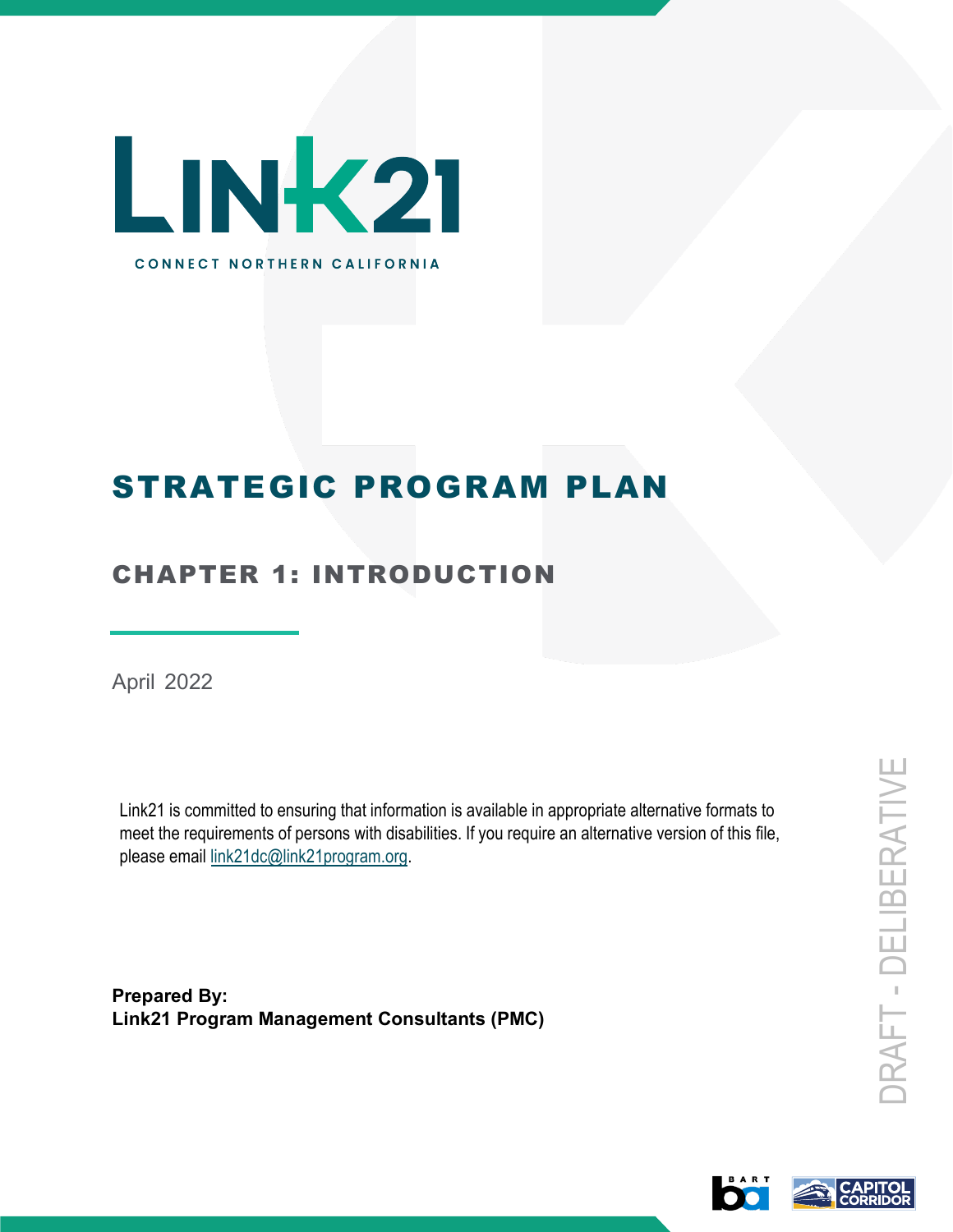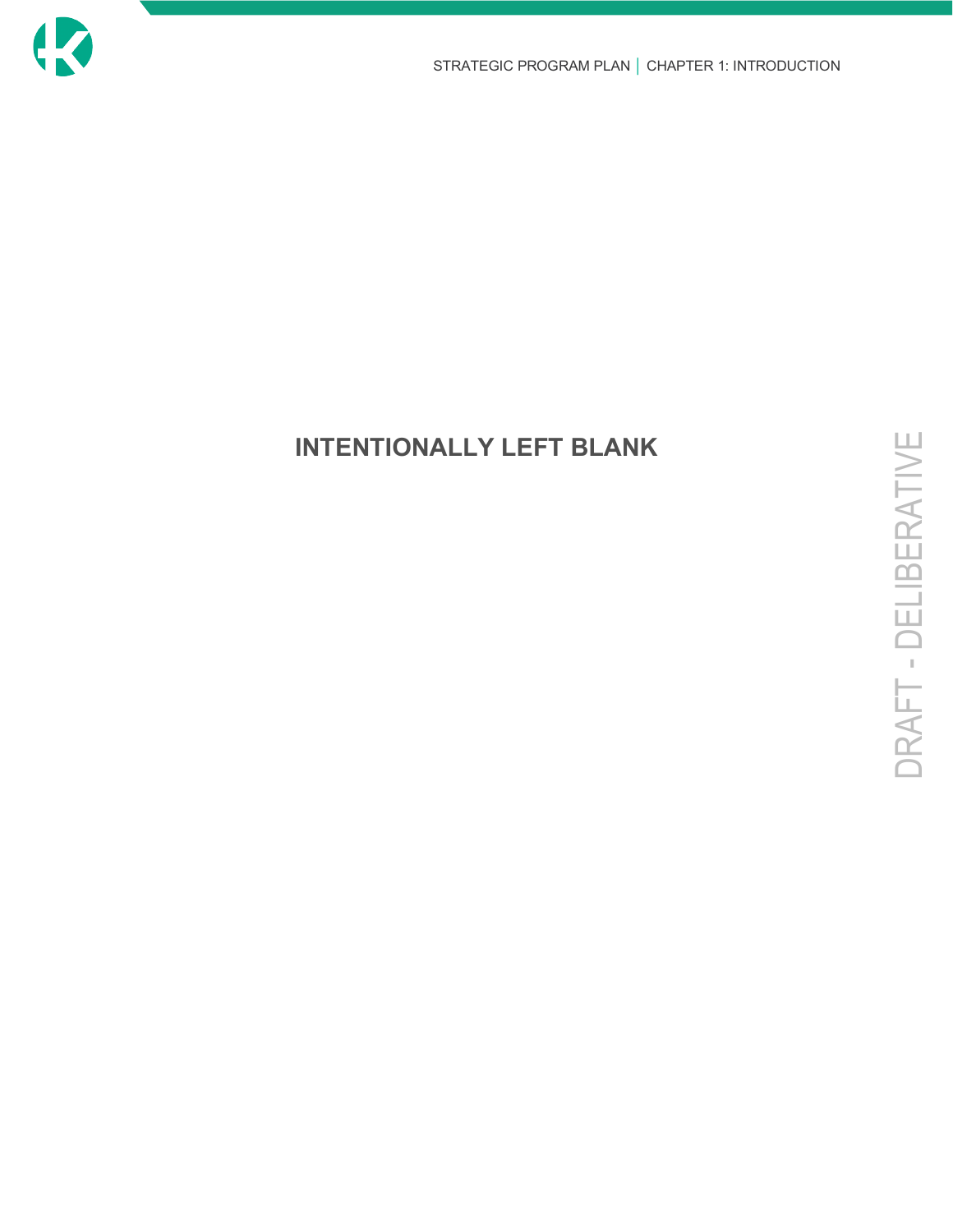

### ISSUE AND REVISION RECORD

| <b>REVISION</b> | <b>DATE</b>               | <b>PREPARER(S)</b>                                   | <b>APPROVER</b>                      | <b>DESCRIPTION/NOTES</b>                              |
|-----------------|---------------------------|------------------------------------------------------|--------------------------------------|-------------------------------------------------------|
|                 |                           | <b>BART/CCJPA</b><br><b>REVIEWER(S)</b>              | <b>BART/CCJPA</b><br><b>APPROVER</b> |                                                       |
| 0               | 10/18/2019                | Gay Knipper,<br><b>HNTB</b>                          | Gay Knipper,<br><b>HNTB</b>          | <b>WPA.01 Initial DRAFT</b><br>submittal              |
|                 | 10/25/2019                | Sadie Graham,<br>Duncan Watry,<br><b>BART</b>        | Sadie Graham,<br><b>BART</b>         | <b>WPA.01 Initial DRAFT</b><br>submittal review       |
| 1.A             | 02/07/2020                | Gay Knipper,<br><b>HNTB</b>                          | Peter Gertler,<br><b>HNTB</b>        | WPA.01 DRAFT<br>submittal                             |
|                 | 02/13/2020,<br>02/29/2020 | Sadie Graham,<br>Andrew Tang,<br><b>BART</b>         | Sadie Graham,<br><b>BART</b>         | WPA.01 DRAFT<br>submittal review                      |
| 2.A             | 07/30/2020                | Kara Lentz,<br><b>HNTB</b>                           | Gay Knipper,<br><b>HNTB</b>          | WPA.02 V1 DRAFT<br>submittal                          |
|                 | 07/31/2020,<br>08/17/2020 | Sadie Graham,<br><b>BART; Camille</b><br>Tsao, CCJPA | Sadie Graham,<br><b>BART</b>         | WPA.02 V1 DRAFT<br>submittal review                   |
| 2.B             | 10/30/2020                | Kara Lentz,<br><b>HNTB</b>                           | Gay Knipper,<br><b>HNTB</b>          | WPA.02 V1 DRAFT<br><b>FINAL submittal</b>             |
|                 |                           |                                                      |                                      | No review requirement                                 |
| 3.A             | 04/19/2021                | Steve Lavelle,<br>Intueor; Rebecca<br>Mincio, HNTB   | Steve Lavelle,<br>Intueor            | WPA.03 V2 Working<br><b>DRAFT</b> submittal           |
|                 | 05/13/2021                | Sadie Graham,<br><b>BART</b>                         | Sadie Graham,<br><b>BART</b>         | WPA.03 V2 Working<br><b>DRAFT</b> submittal<br>review |
| 3.B             | 06/04/2021                | Steve Lavelle,<br>Intueor; Rebecca<br>Mincio, HNTB   | Steve Lavelle,<br>Intueor            | WPA.03 V2 DRAFT<br>submittal                          |
|                 | 08/13/2021                | Sadie Graham,<br><b>BART</b>                         | Sadie Graham,<br><b>BART</b>         | WPA.03 V2 DRAFT<br>submittal review                   |
| 3.C             | 11/29/2021                | Steve Lavelle,<br>Intueor; Rebecca<br>Mincio, HNTB   | Steve Lavelle,<br>Intueor            | WPA.03 V2 DRAFT<br><b>FINAL submittal</b>             |
|                 |                           |                                                      |                                      | No review requirement                                 |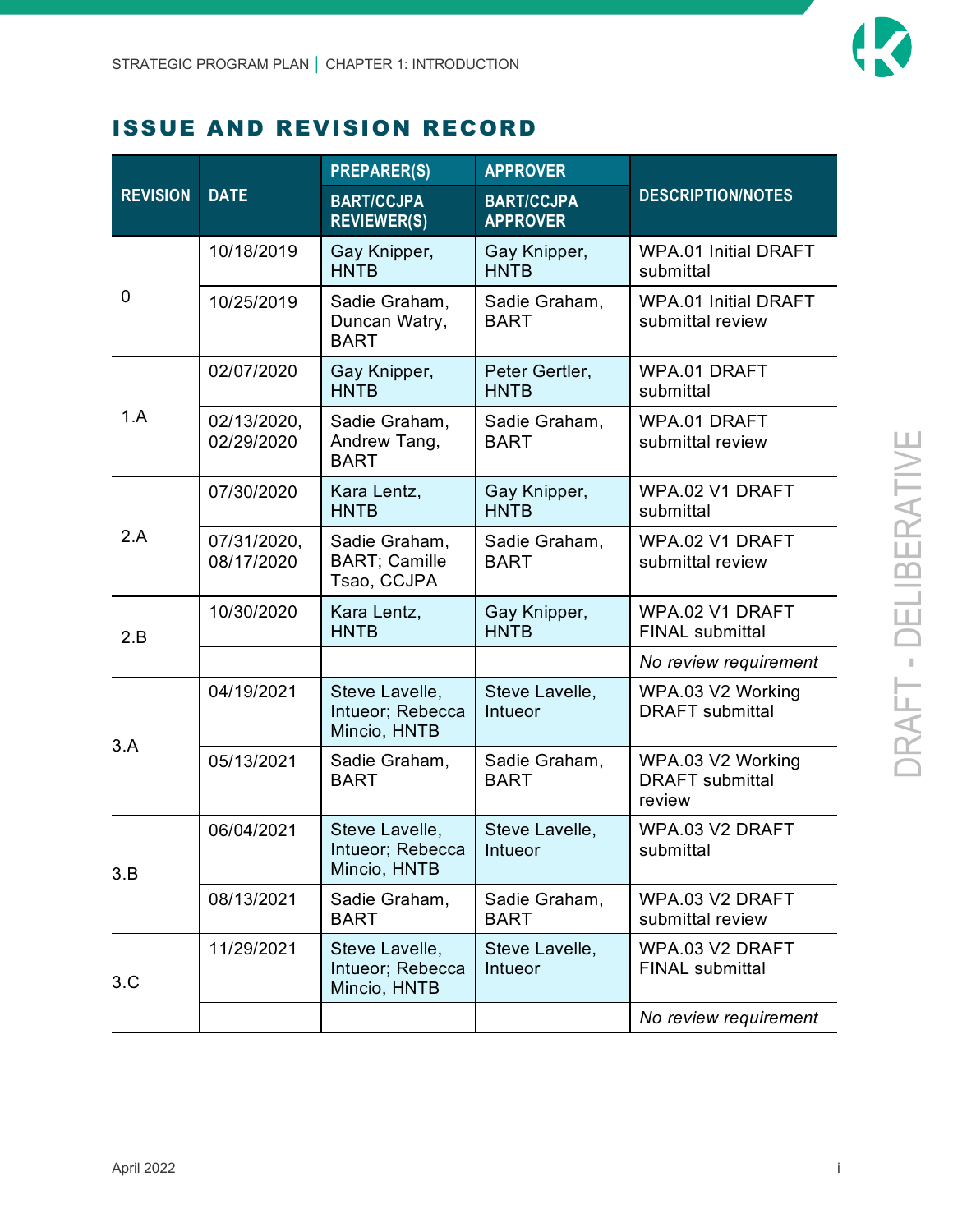

| <b>REVISION</b> | <b>DATE</b> | <b>PREPARER(S)</b>                                 | <b>APPROVER</b>                      | <b>DESCRIPTION/NOTES</b>  |
|-----------------|-------------|----------------------------------------------------|--------------------------------------|---------------------------|
|                 |             | <b>BART/CCJPA</b><br><b>REVIEWER(S)</b>            | <b>BART/CCJPA</b><br><b>APPROVER</b> |                           |
| 4               | 04/07/2022  | Steve Lavelle,<br>Intueor; Rebecca<br>Mincio, HNTB | Steve Lavelle,<br>Intueor            | WPA.04 DRAFT<br>submittal |
|                 |             |                                                    |                                      |                           |

### SHAREPOINT PATH

Records Center/PRGM Record Center/WPA.04/SPP/ 1-PRGM-PH0-SPP\_CH01\_Introduction-DRAFT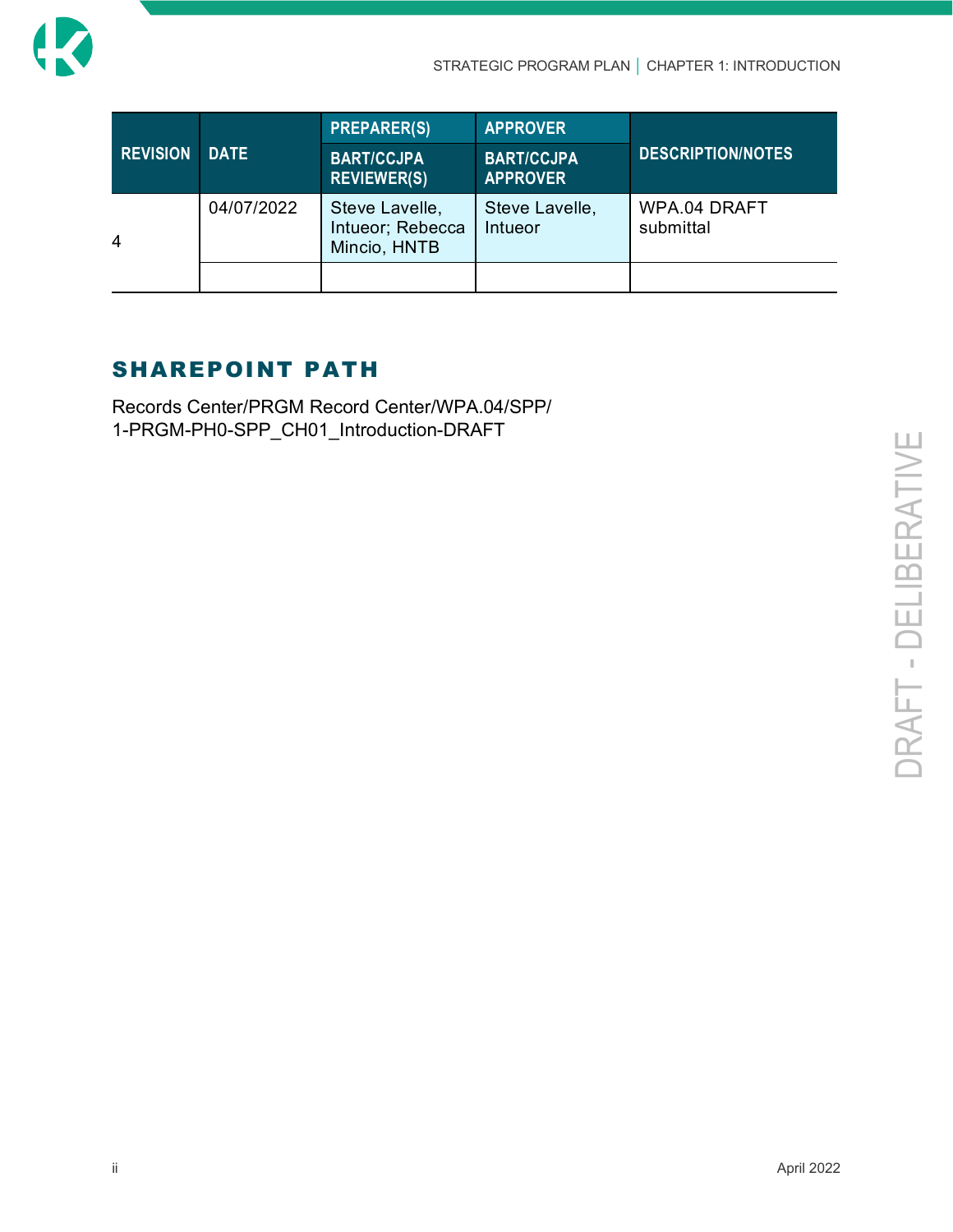

# TABLE OF CONTENTS

### FIGURES

# TABLES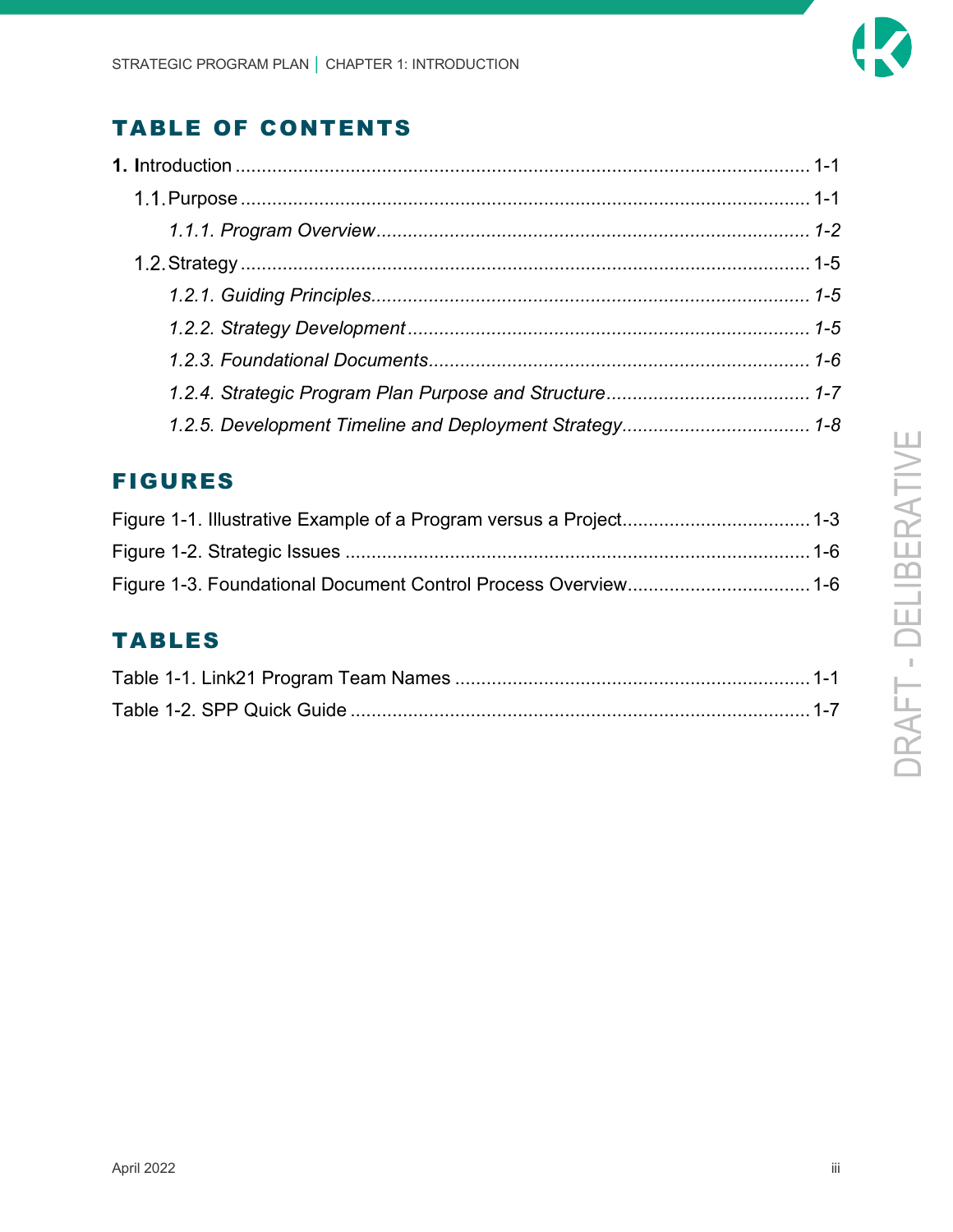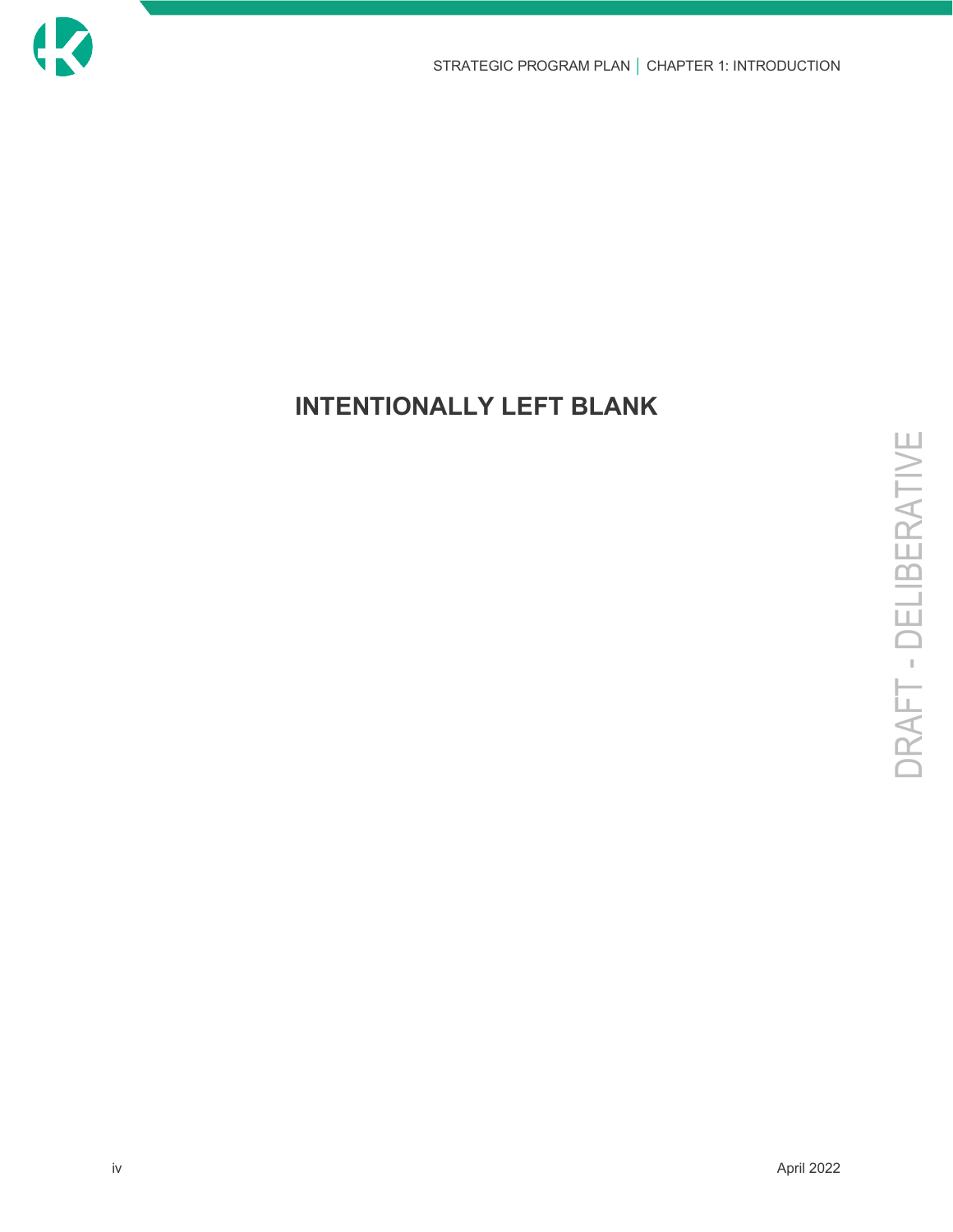

### ACRONYMS AND ABBREVIATIONS

| <b>ACRONYM/ABBREVIATION</b> | <b>DEFINITION</b>                              |
|-----------------------------|------------------------------------------------|
| <b>BART</b>                 | San Francisco Bay Area Rapid Transit           |
| <b>CCJPA</b>                | <b>Capitol Corridor Joint Powers Authority</b> |
| <b>DBE</b>                  | <b>Disadvantaged Business Enterprise</b>       |
| <b>PMC</b>                  | <b>Program Management Consultants</b>          |
| <b>PMT</b>                  | Program Management Team                        |
| <b>SBE</b>                  | <b>Small Business Entity</b>                   |
| <b>SPP</b>                  | Strategic Program Plan                         |

### LINK21 PROGRAM TEAM NAMES

| <b>TEAM NAME</b>   | <b>TEAM MEMBERS</b>                                             |
|--------------------|-----------------------------------------------------------------|
| <b>PMC</b>         | The HNTB Team                                                   |
| <b>PMT</b>         | BART/CCJPA + PMC                                                |
| <b>Consultants</b> | Consultants supporting program identification/project selection |
| Link21 Team        | <b>PMT + Consultants</b>                                        |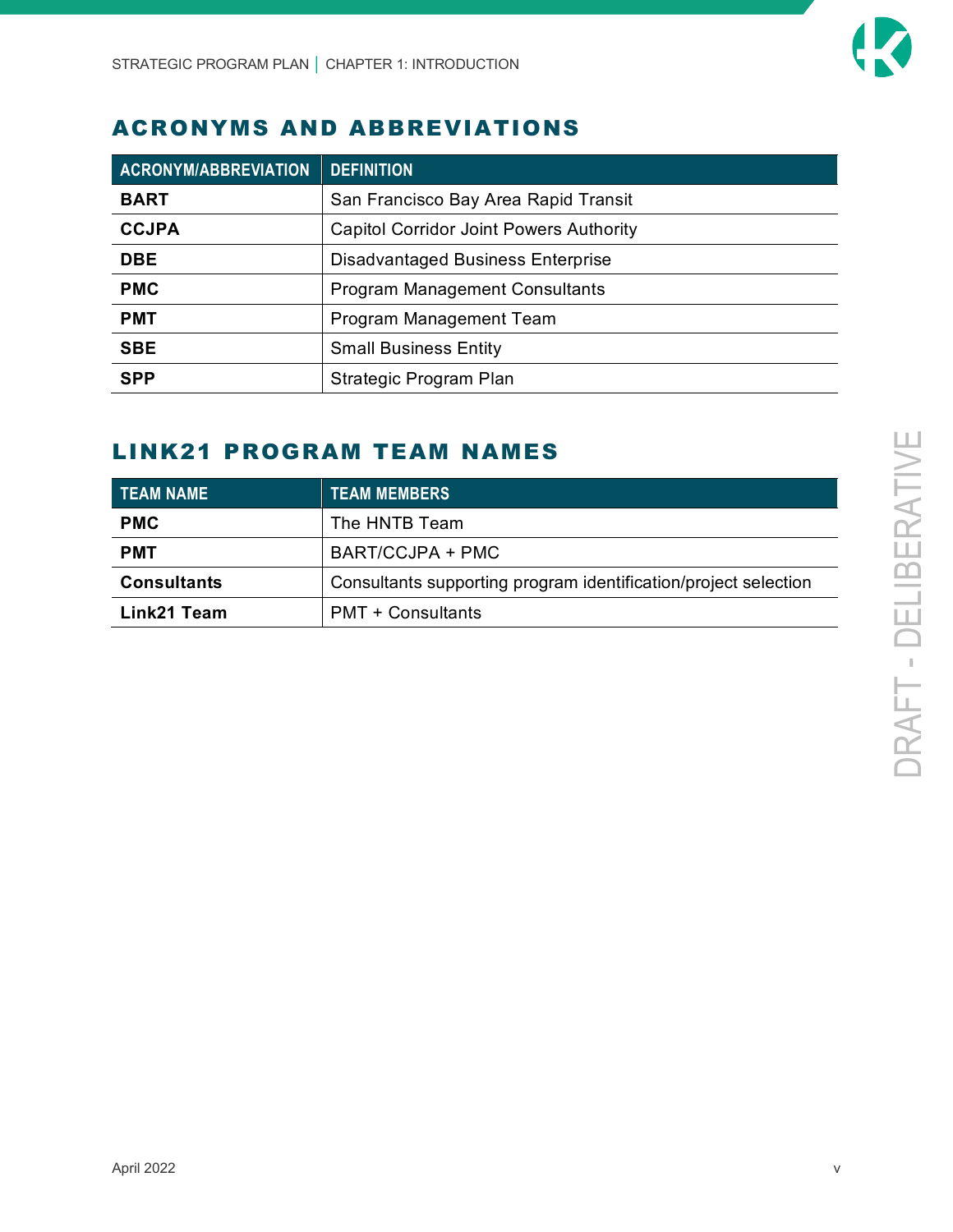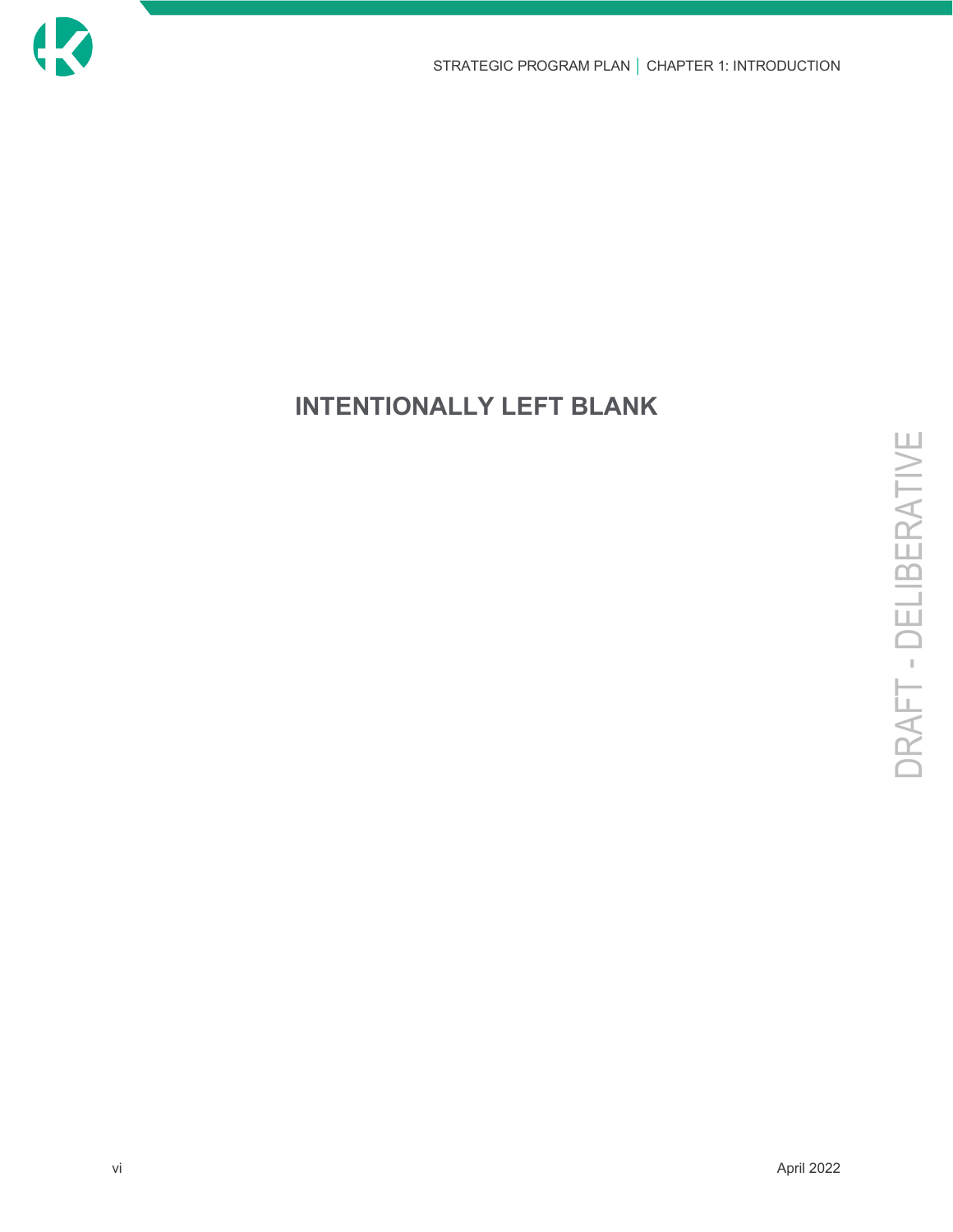# <span id="page-8-0"></span>1. INTRODUCTION

# <span id="page-8-1"></span>1.1. Purpose

The Northern California Megaregion (Megaregion) includes the nine-county Bay Area, the six-county greater Sacramento area, the three northernmost counties of the San Joaquin Valley, and the three counties in the Monterey Bay Area, for a total of 21 counties. The Megaregion represents 5% of the nation's gross domestic product (GDP) and the highest per capita in the country. The expanding suburban markets are now increasingly tied to an extensive and expanding rail network, including the San Francisco Bay Area Rapid Transit's (BART) System. BART's current Transbay Tube has been connecting BART between San Francisco and the East Bay for nearly 50 years, and it cannot meet the expected future travel demand. Therefore, BART and the Capitol Corridor Joint Powers Authority (CCJPA), collectively referred to as BART/CCJPA, are representing the region's rail partners in pursuing a new transbay passenger rail crossing project (Crossing Project) within the context of the larger travel demand and the megaregional rail network.

The Link21 Program (Link21) is a highly complex and long-term effort. In June 2019, BART/CCJPA selected the HNTB-led team as its Program Management Consultants (PMC) for this critical initiative. While BART/CCJPA leads and maintains control of all ultimate decisions, the PMC collaborates closely with BART/CCJPA and combined they comprise the Program Management Team (PMT). The PMC supports BART/CCJPA with necessary strategic insights and technical analyses to advance Link21 while maintaining public trust, promoting transparency, and identifying funding opportunities.

To assemble the Link21 Team (as shown in **[Table 1-1](#page-8-2)**), BART/CCJPA recently procured additional Consultants (Consultants supporting program identification/project selection) for the following service categories: Engagement and Outreach, Planning and Engineering, Travel Demand and Land Use, and Environmental.

| <b>TEAM NAME</b>   | <b>TEAM MEMBERS</b>                                             |
|--------------------|-----------------------------------------------------------------|
| <b>PMC</b>         | The HNTB Team                                                   |
| <b>PMT</b>         | BART/CCJPA + PMC                                                |
| <b>Consultants</b> | Consultants supporting program identification/project selection |
| Link21 Team        | <b>PMT + Consultants</b>                                        |

#### <span id="page-8-2"></span>**Table 1-1. Link21 Program Team Names**

The PMC will collaborate with BART/CCJPA to prepare and maintain this Strategic Program Plan (SPP) as a fundamental document that serves to memorialize and socialize program components, management strategies, and key decisions that support the goals and objectives for Link21.

BERATIVE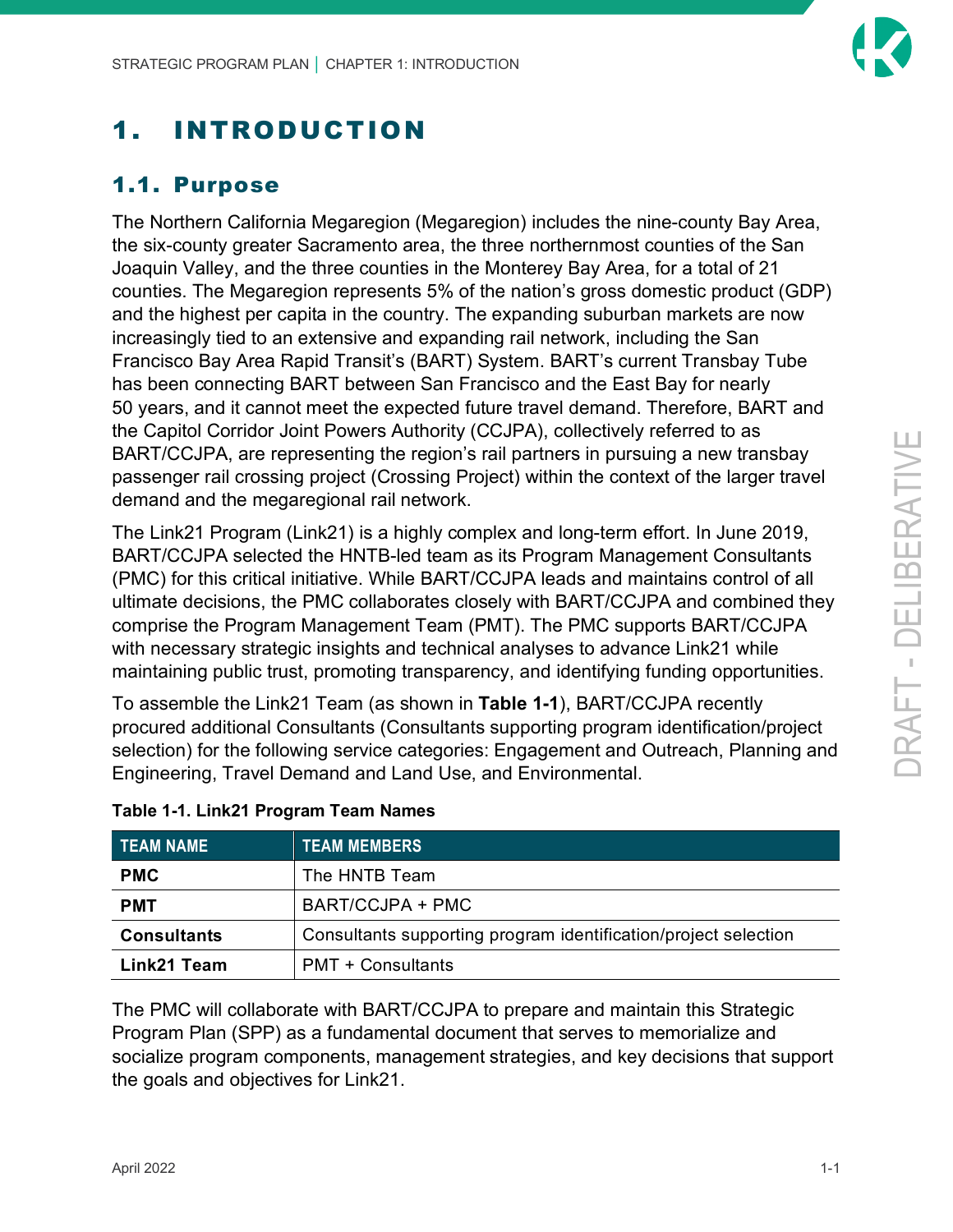

### <span id="page-9-0"></span>1.1.1. Program Overview

The Link21 elements within the SPP are organized by the "Program" and the "Project(s)," as shown in **[Figure 1-1.](#page-10-0)** It is an illustrative example of the relationship between the Link21 Program and Project(s). The Link21 Program could include BART and Regional Rail (commuter, intercity, or high-speed rail) improvements from Sacramento to San Francisco. It also could include one or more projects that would be advanced to delivery and revenue service. It is likely that at least one of the projects will be a transbay crossing between Oakland and San Francisco and may include other projects to be identified and progressed. Please note, Figure 1-1 is only illustrative and is not an actual representation of a proposed program or project that will be identified and selected as part of Link21.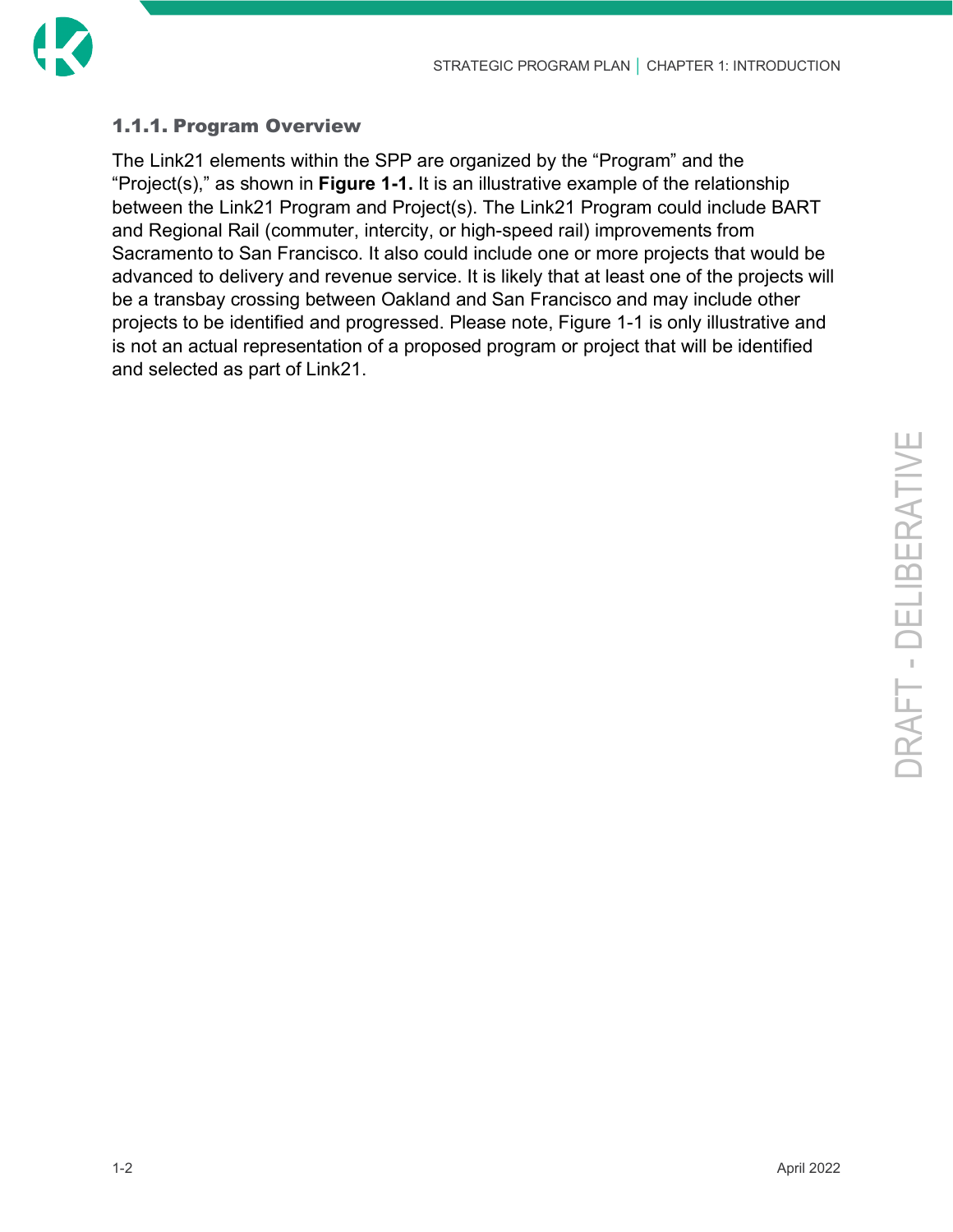<span id="page-10-0"></span>

**Figure 1-1. Illustrative Example of a Program versus a Project**

*Note: This graphic was developed to visualize program terminology. It does not reflect defined alternatives, components, projects, or design options.*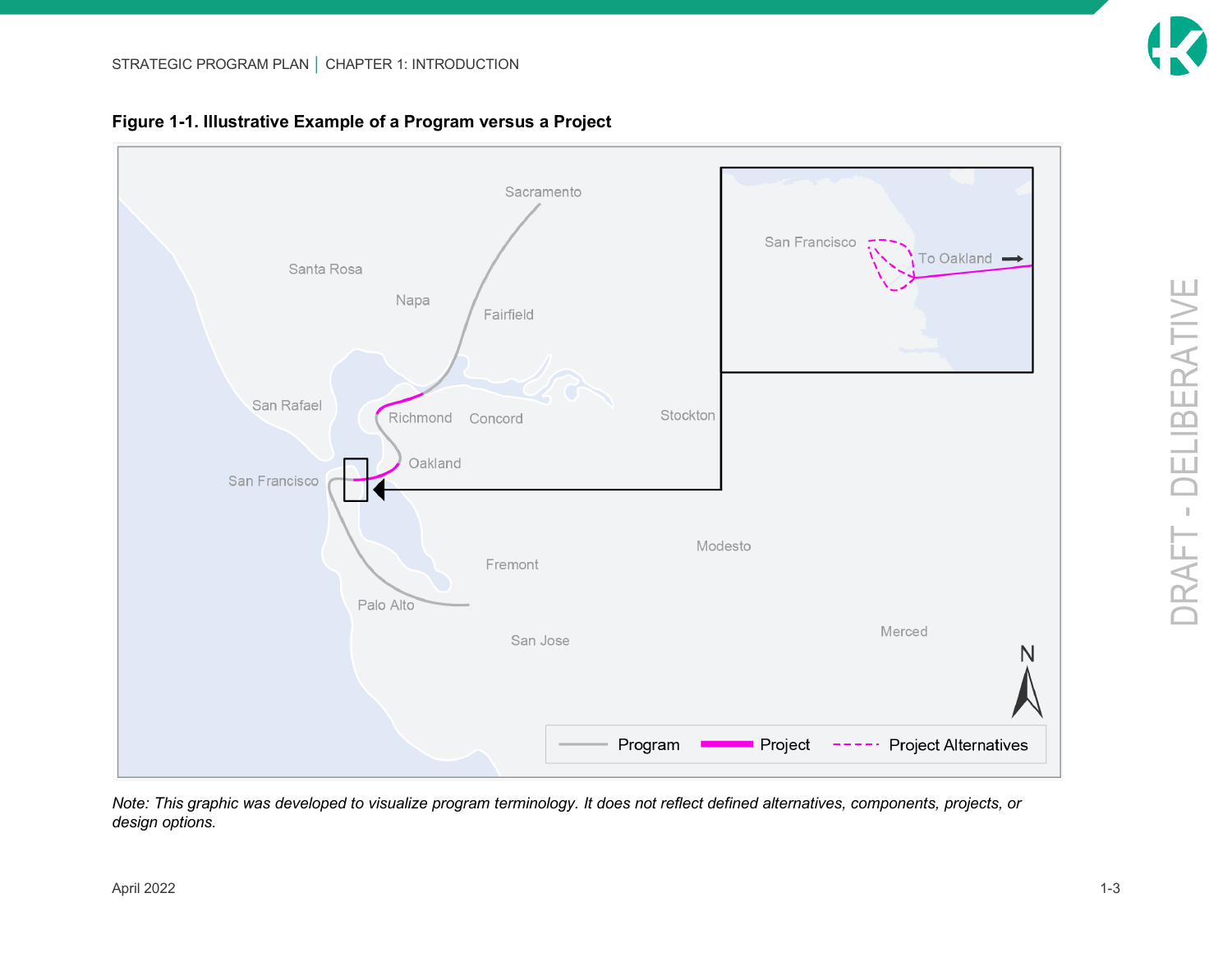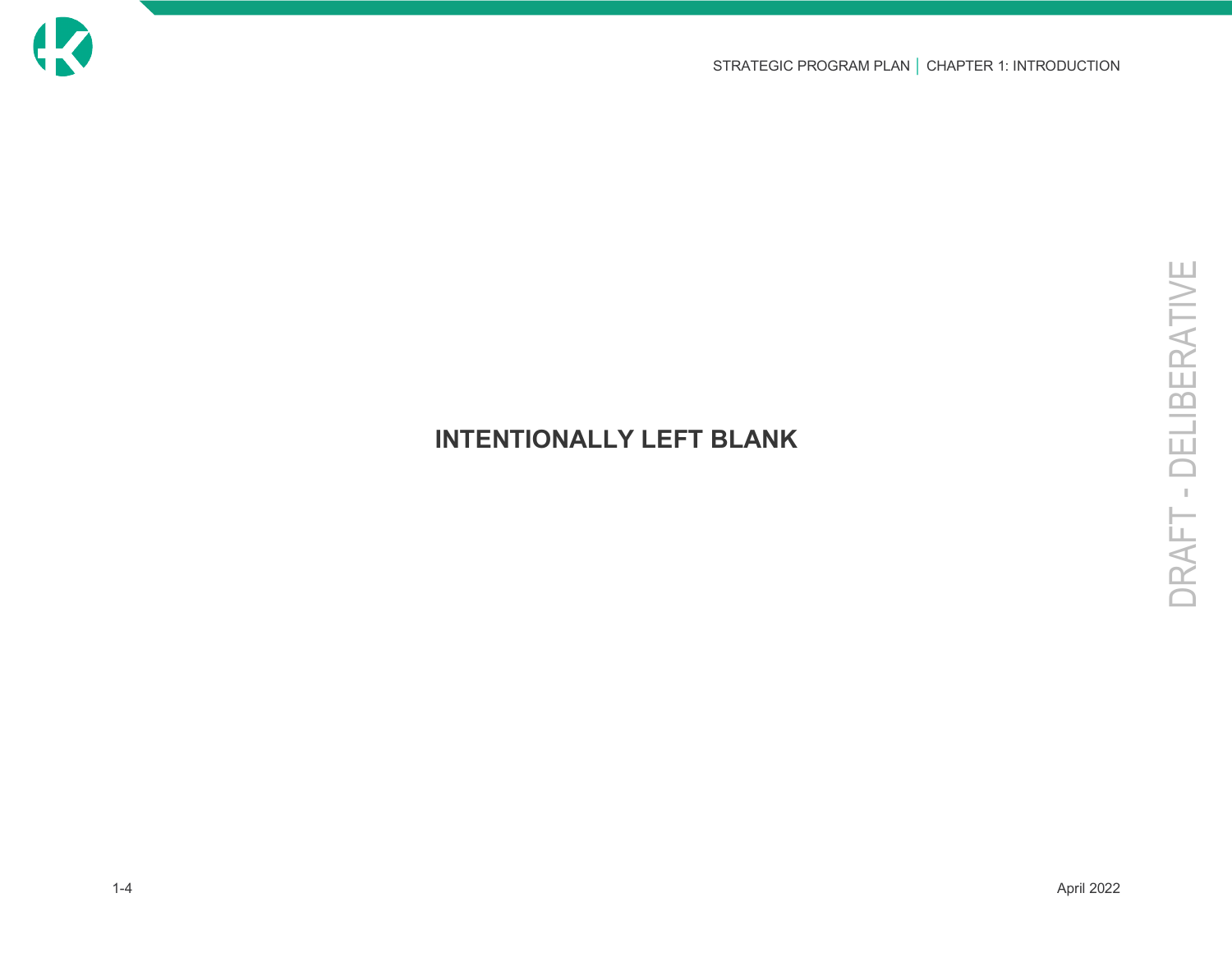### <span id="page-12-0"></span>1.2. Strategy

#### <span id="page-12-1"></span>1.2.1. Guiding Principles

The PMT will consider the following three overarching principles as a guide to the planning and delivery of Link21.

#### **GOVERNANCE**

While the individual members of the PMT continue to lead specific efforts, BART/CCJPA, as the program owner, makes the final decisions related to the delivery of Link21, including, but not limited to, decisions about Link21's scope, budget, schedule, commitments, policies, and quality. Additionally, BART/CCJPA will report to the BART and the CCJPA boards, who will have the overall decision authority at each stage gate, which is a critical decision point in the program and captures the foundational actions that determine Link21's direction.

#### **RESOURCES PLANNING**

Throughout the Link21 life cycle, BART/CCJPA will collaborate and leverage PMC and Consultants' resources as needed. The PMT will use its strategic, technical, and program management expertise and procurement experience to successfully deliver Link21.

#### **INNOVATION**

The PMT will establish and foster an innovative culture to provide knowledge management and transfer while achieving Link21's goals and objectives. The Link21 Team will build upon BART/CCJPA's institutional knowledge, collective best practices, and lessons drawn from global experience on similar complex capital programs.

#### <span id="page-12-2"></span>1.2.2. Strategy Development

With a program of Link21's magnitude, pressure will mount to demonstrate progress and return on investment. Therefore, it is essential to the overall strategy to carefully plan, execute, deliver, and mitigate risk. The PMT's approach to strategy development and program management is through visionary and collaborative leadership from initiation through operations. This approach will be supported by skilled advice, program management expertise, and technical insights from subject matter experts, managers, owner-operators, and agency executives on relevant megaprojects in the Bay Area as well as nationally and globally.

The PMT will develop appropriate options and conduct robust analyses to make sure decision-makers and stakeholders are continuously engaged and informed. Throughout Link21, the PMC and the Consultants will assist BART/CCJPA in developing options and recommendations through alignment analysis, environmental clearance,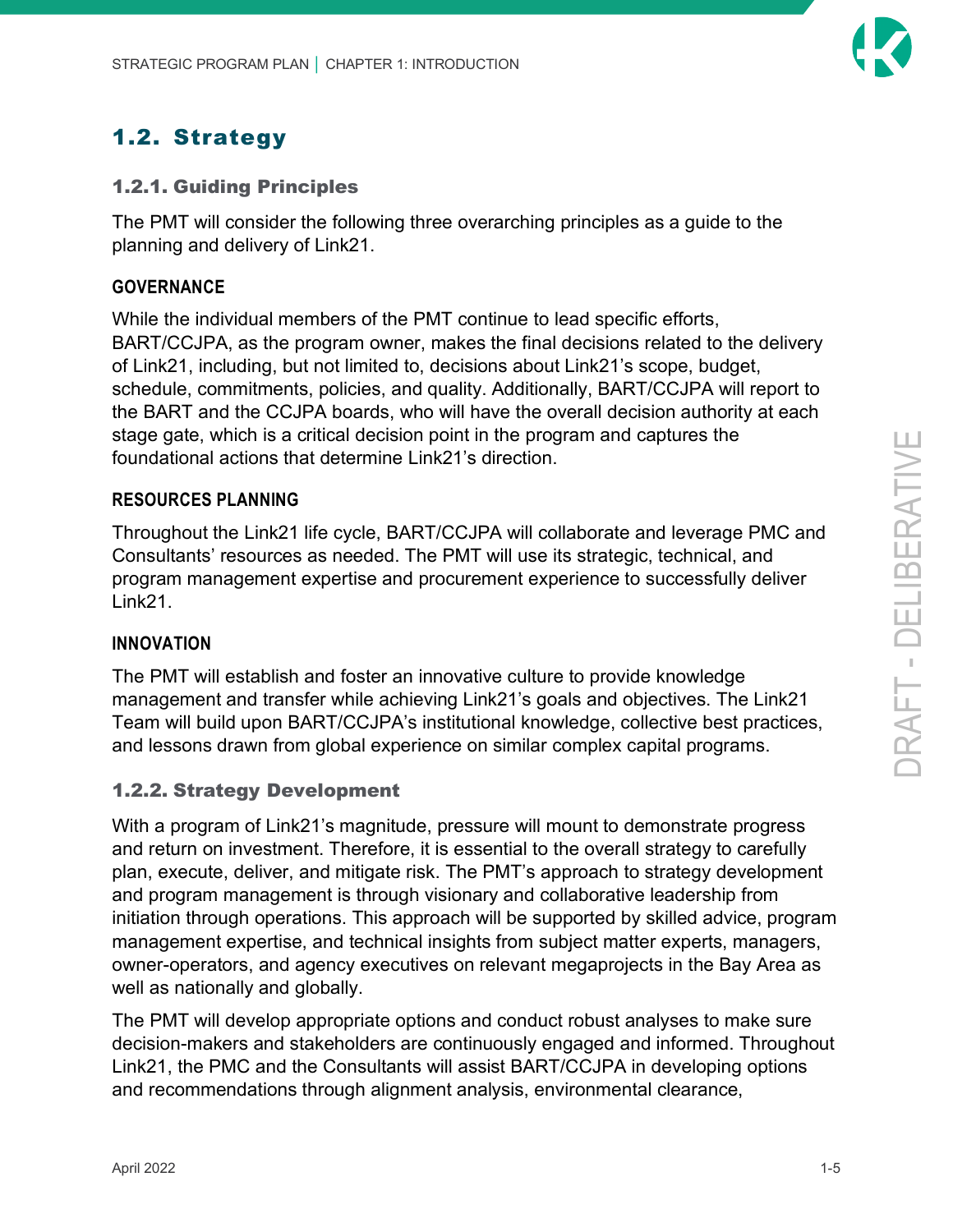

engineering, and construction. Once BART/CCJPA determines the best path forward, the PMT will work together to provide successful planning and delivery of program and project activities.

The list of strategic issues, as shown in **[Figure 1-2](#page-13-1)**, forms the initial basis for this SPP. The PMT will continually monitor these and other emerging issues to proactively manage Link21 efficiently and effectively.

<span id="page-13-1"></span>



#### <span id="page-13-0"></span>1.2.3. Foundational Documents

The PMT has integrated [foundational documents](https://tbaynext.sharepoint.com/NTRCProgramLibrary/Forms/AllItems.aspx?FilterField1=DocumentType&FilterValue1=Foundational%20Documents&FilterDisplay1=Foundational%20Documents&FilterType1=Choice&viewid=e4cb7925%2Da994%2D4d8b%2Db372%2D6d122f405015&id=%2FNTRCProgramLibrary) throughout the SPP to promote consistency in the messaging and communications across Link21. The documents are guiding principles for Link21; therefore, they require strict version control. The PMC has developed a process for managing, tracking changes, and updating the foundational documents; promoting accuracy of the content; and maintaining the integrity of the files. As shown in **[Figure 1-3](#page-13-2)**, all change requests will be submitted and approved prior to the documents being updated.

#### <span id="page-13-2"></span>**Figure 1-3. Foundational Document Control Process Overview**



The PMC is facilitating all change requests and approvals using the Foundational Document Control Log. Links to the document and a detailed workflow for facilitating the Foundational Document Control Process are on the Link21 SharePoint Collaboration Site (SharePoint) in the PMT Collaboration subsite.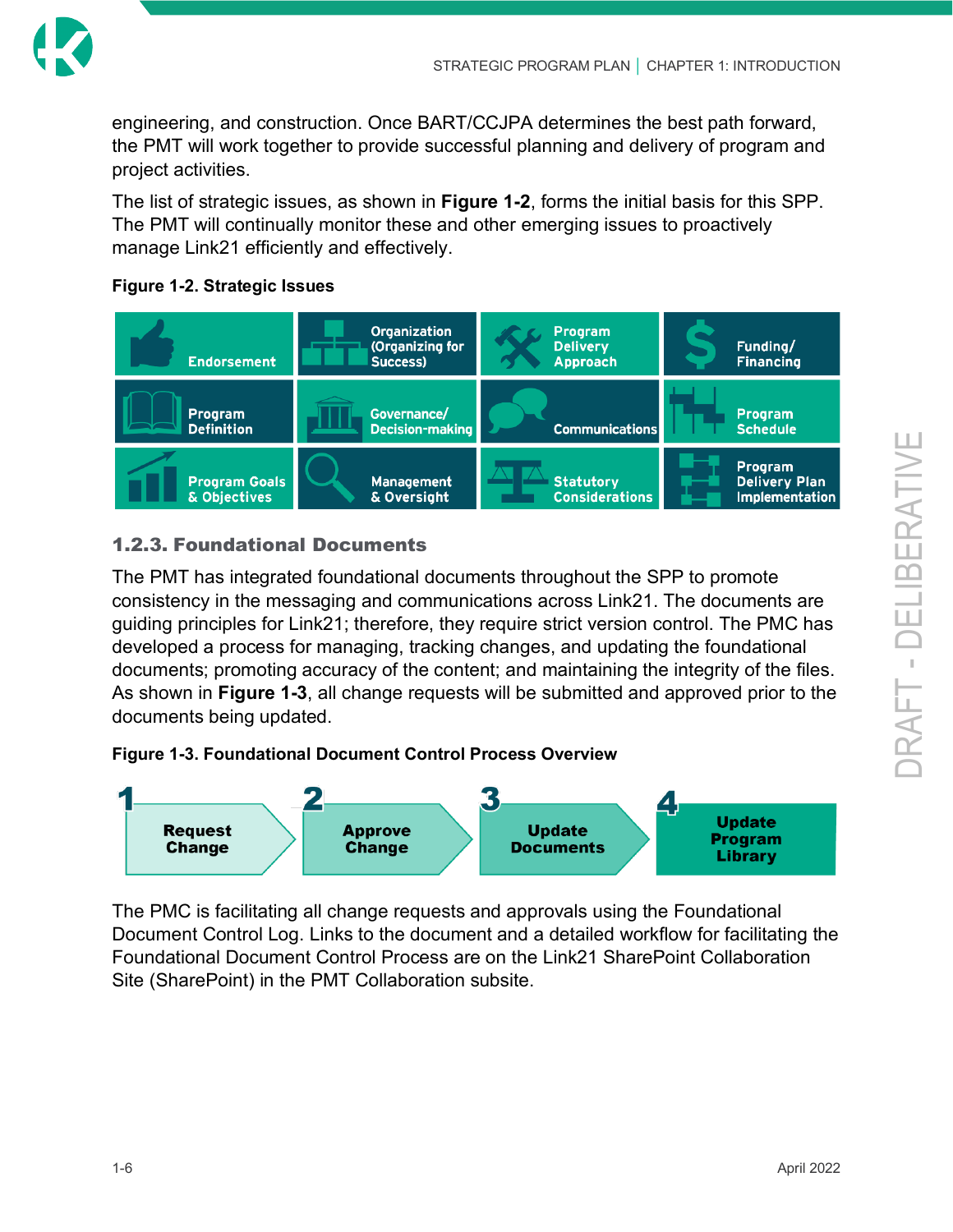

### <span id="page-14-0"></span>1.2.4. Strategic Program Plan Purpose and Structure

This SPP establishes, memorializes, and socializes key strategies, policies, and protocols to guide the Link21 Team as they define, oversee, manage, and deliver Link21. The SPP is organized into 14 chapters with supporting appendices. **[Table 1-2](#page-14-1)** provides the SPP Quick Guide that includes a brief description of each chapter.

| <b>CHAPTER</b> |                                                      | <b>DESCRIPTION</b>                                                                                                                                                                                                                                                                                                                                                                                                                                          |  |  |
|----------------|------------------------------------------------------|-------------------------------------------------------------------------------------------------------------------------------------------------------------------------------------------------------------------------------------------------------------------------------------------------------------------------------------------------------------------------------------------------------------------------------------------------------------|--|--|
|                | 1. Introduction                                      | Background information, guiding principles, and SPP's<br>purpose with quick reference links to Foundational<br><b>Documents</b>                                                                                                                                                                                                                                                                                                                             |  |  |
|                | 2. Business Case                                     | Overview of the key principles of the Business Case<br>Framework, Process, and Methodology; Problem and Vision<br>Statement & Goals and Objectives; and Strategic Evaluation<br>Framework                                                                                                                                                                                                                                                                   |  |  |
|                | 3. Organization,<br>Communication,<br>and Governance | Approach to develop and update the organization, roles, and<br>responsibilities and authorities for the various entities engaged<br>in program delivery. Advisory and oversight structure may<br>include various groups such as executive leaders of transit<br>planning and funding agencies, elected officials, business<br>oversight committees, nongovernmental agencies,<br>communities of interest, technical experts, and others to be<br>determined |  |  |
|                | 4. Stage Gate Process                                | Process to minimize and mitigate the risks associated with<br>delivering capital projects, and to enable appropriate<br>governance and control of projects as they progress through<br>development and onto delivery and completion                                                                                                                                                                                                                         |  |  |
|                | 5. Program Controls                                  | Goals and objectives, roles and responsibilities, and<br>processes for the key functional areas of program<br>management and program controls                                                                                                                                                                                                                                                                                                               |  |  |
|                | 6. Quality                                           | Programmatic approach to provide quality products and<br>services for program delivery                                                                                                                                                                                                                                                                                                                                                                      |  |  |
|                | 7. $SBE1$ and DBE <sup>2</sup><br><b>Programs</b>    | Plan to achieve BART's SBE/DBE goals for Link21                                                                                                                                                                                                                                                                                                                                                                                                             |  |  |
|                | 8. Equity                                            | Will be included in the next revision of the SPP                                                                                                                                                                                                                                                                                                                                                                                                            |  |  |
|                | 9. Program Integration                               | Approach to identifying, managing, and documenting<br>interfaces between the four service categories, and to<br>providing proactive support of and coordination with the<br>PMC delivery managers                                                                                                                                                                                                                                                           |  |  |

#### <span id="page-14-1"></span>**Table 1-2. SPP Quick Guide**

<span id="page-14-2"></span><sup>&</sup>lt;sup>1</sup> Small Business Entity

<span id="page-14-3"></span><sup>2</sup> Disadvantaged Business Enterprise